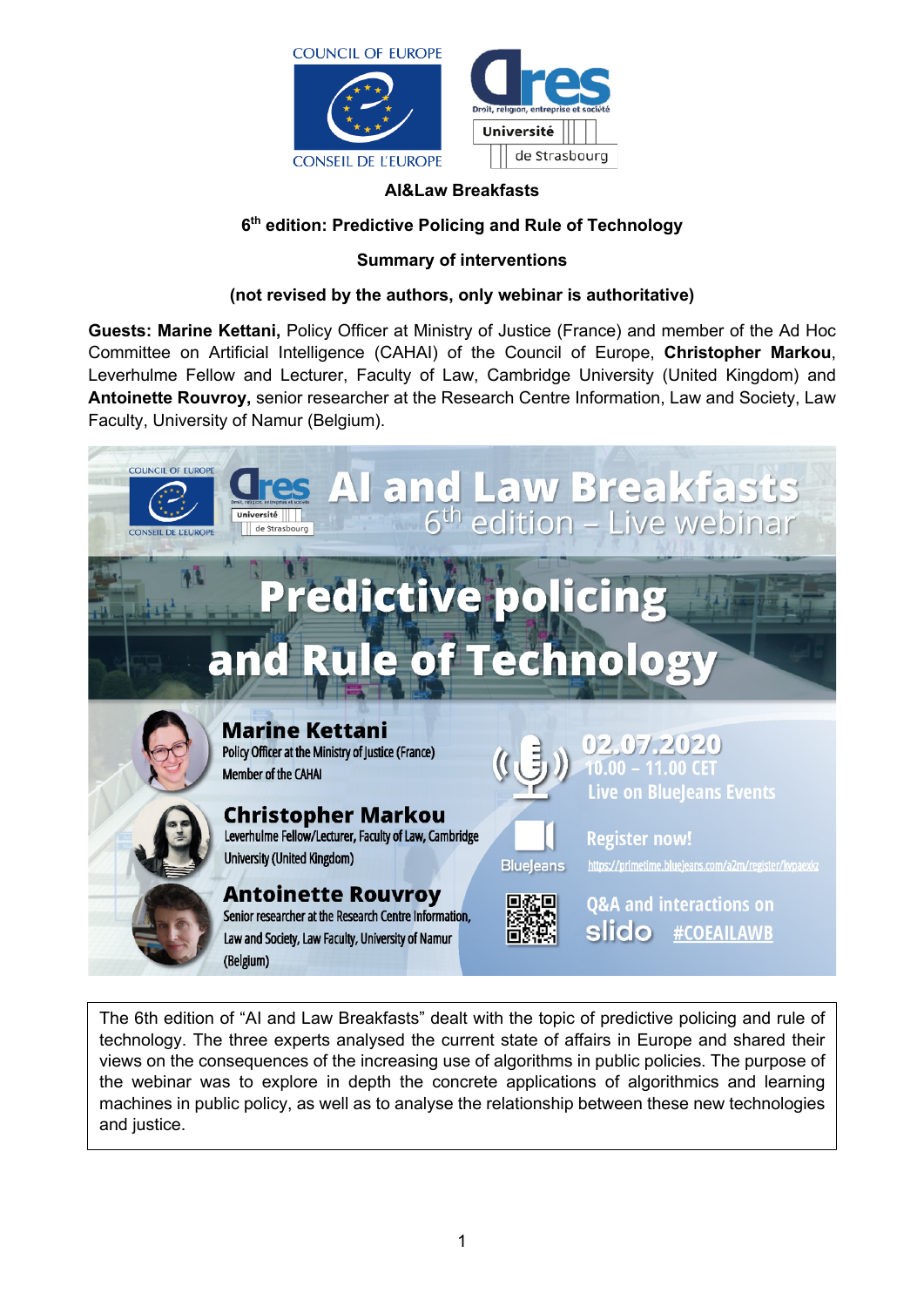# **Marine Kettani**



**Policy Officer at Ministry of Justice (France) and member of the Ad Hoc Committee on Artificial Intelligence (CAHAI) of the Council of Europe**

The use of algorithms in the implementation of public policies is now commonplace and sometimes raises a few questions. These algorithms are traditionally based on predefined rules which they apply. The implementation of public policies and decision making by administrative authorities has recently be enriched with numerical tools based on

statistical learning methods. Broadly speaking, what we can called predictive policing consists in the use of this new form of quantification. This calculation technique take advantage of the development of massive data to allow algorithm to learn automatically characteristic structures in databases in order to extract classifications and based on observed regularities with computational devices rationalize the future by making it available for forms or preventive action.

In France we have specifically a few tools that choose the previously exposed method in support of public policies. For example, the gendarmerie has developed a software that aims at predicting vehicles damages and burglaries. The system looks at where burglaries and damages to vehicles have taken place in the last six years in order to deduce, to detect where the next ones are likely to take place. The first results tend to show that both the tools predict correctly from 83 to 85% the places where burglaries are committed and the decreases in committed crimes is not significant with this technique. So, we see that predictive policing is in a way putting in two successive algorithm two major aspects of police action: knowing the crime and preventing it in a way that can be measured in order to ensure public performance. Another example comes from the general direction of Finance: they use a system that analyses and cross check public database and files in order to identify the files deserving a deeper analysis by gents in charge of fraud repression. It is said to have increase the chances of useful controls with half the predicted files were followed by an actual inquiry against 10 to 20% with former methods.

So, what are the benefits and risk to tackle with this method? We must not deny that IA makes it possible to improve the quality of service for users by making the action carried out by the service more effective. It can also offer greater equity in that sometimes-extreme individual biases in people in charge of handling cases can be mitigated using such tools. Finally, it should not be denied that these tools are likely to improve the economic efficiency of the resource allocated to public services. However, these tools can generate significant risks for many fundamental rights for most among with is a right to privacy.

It is also immensely important not to give up the task of making what predictive machine do intelligible for human being in order to enable people to follow or not the prediction and to be able to contest afterwards its appropriateness. Indeed, the more those tools are accurate and appropriate, the harder it will get to challenge the predicted results as for the decision maker as for the person who would like to challenge the decision afterwards. Analyzing the biases of machine learning algorithm has also became a field of research of its own occupying computer scientists, mathematicians, and lawyers. Indeed, by relying on past data and decision and decision that may be subject to human biases, those tools can reproduce and disseminate them in a way that is much less perceptible to users.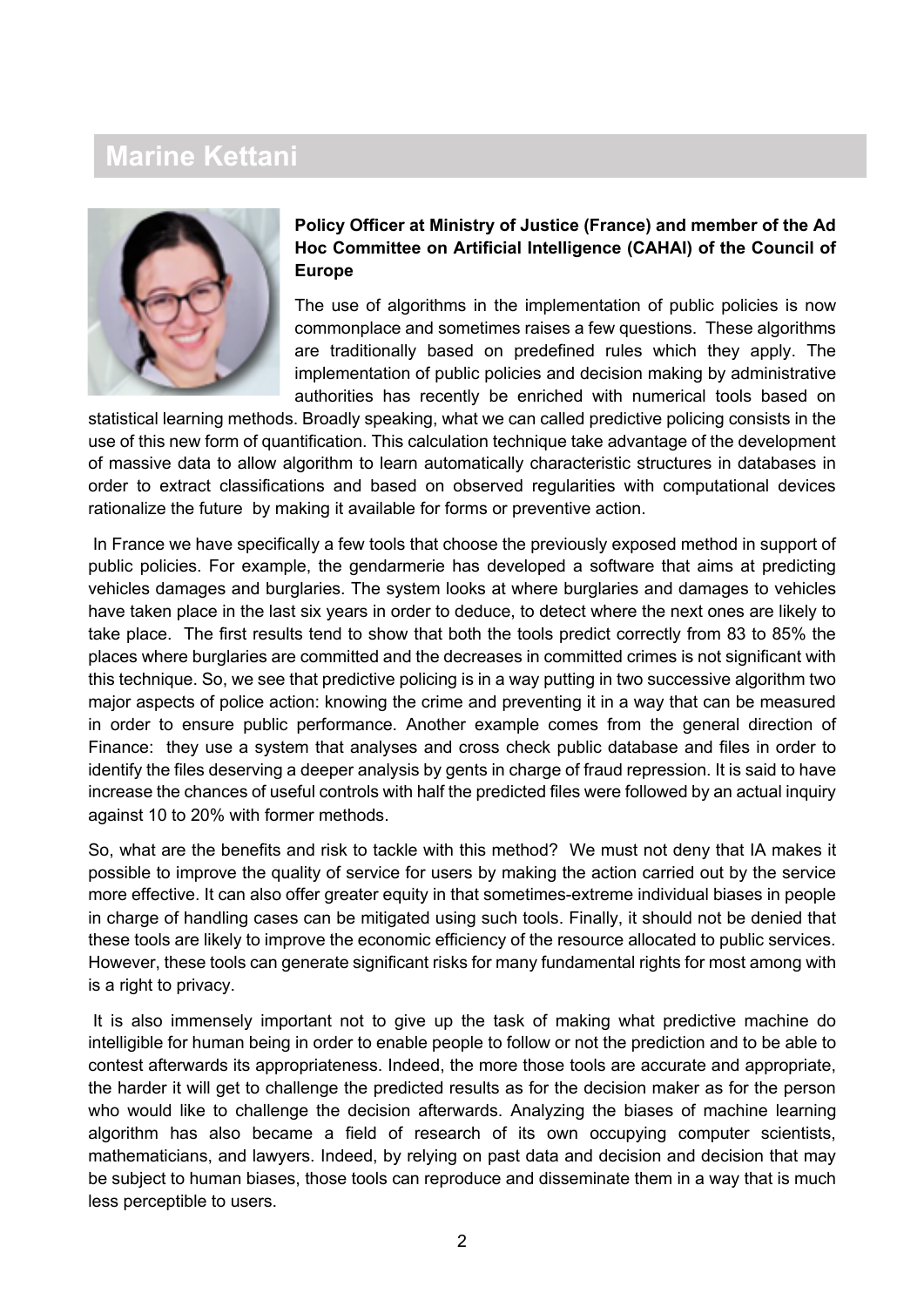So, what do we do with these tools and what is the role of the CAHAI?

Multiple charters have already been written in order to regulate AI. We also have some hard law either sectoral or general for instance like the GDPR. We also see that there might be a need for a specific instrument to bring a global vision on this technology and to complete all the existing sector specific regulation. In this context, the council of Europe have a committee on AI that is aimed at examining the risks carried out by this type of technology and the responses that can be made to them.

So, CAHAI mission is to examine on the basis of broad multi stakeholders consultation the feasibility and the potential elements for a legal framework for the development , design, and application of arterial intelligence based on Council of Europe standards in the field of Human rights , democracy and the rule of Law. To conclude, the challenge is to find the right balance between innovation that are useful and regulation needed to protect rights and freedom.

# **Christopher Markou**



### **Leverhulme Fellow and Lecturer, Faculty of Law, Cambridge University (United Kingdom)**

AI gives us a lens trough which to reinterpret fundamental questions that have always fascinated humanity but are becoming all the more pressing. The main question is: is law computable? For something to be computable, we first have to know what law is and depending on how you understand law, what you expect it to be, its function, your perspective will change.

The first example is the proposition of defunding the police. Defunding the police would lead to use IA that is less costly. However, IA have been used by the police in the past and is now questioned. For example, the "stop and frisk campaign" in New York was ended because a disproportionate number of black and ethnic minorities people were stopped in frisk and the program was ruled unconstitutional. If an algorithm gives effect to the structural biases and prejudices of a society, we should not expect a racist society to do anything other than find a way to totalize and legitimize their racism.

So, what are the red lines for AI in law? Where are the contexts in our world in society where, for whatever reason, we should prohibit these tools?

The industrial revolution in Europe, certainly in the UK, automated the physical domain of labor. Machines have long been able to do work better than humans, faster than humans, cheaper than humans and do coast less that humans. AI however is the automation of the cognitive domain. That is the human brain, the human mind, whatever it is that give consciousness. But will people miss lawyers? Lawyers are stubborn and change adverse, so maybe automation and automating human decision making in some contexts has a case. Trouble is that the logic we use to optimize AI systems and algorithm does not really map on to what optimization means in law. We do not really know what we are optimizing towards: rule of law? Justice? fairness? Can we really define it in a way that we would need to define it mathematically to allow an algorithm to optimize towards it? We could but what we would lose in the process is perhaps what we consider sacrosanct about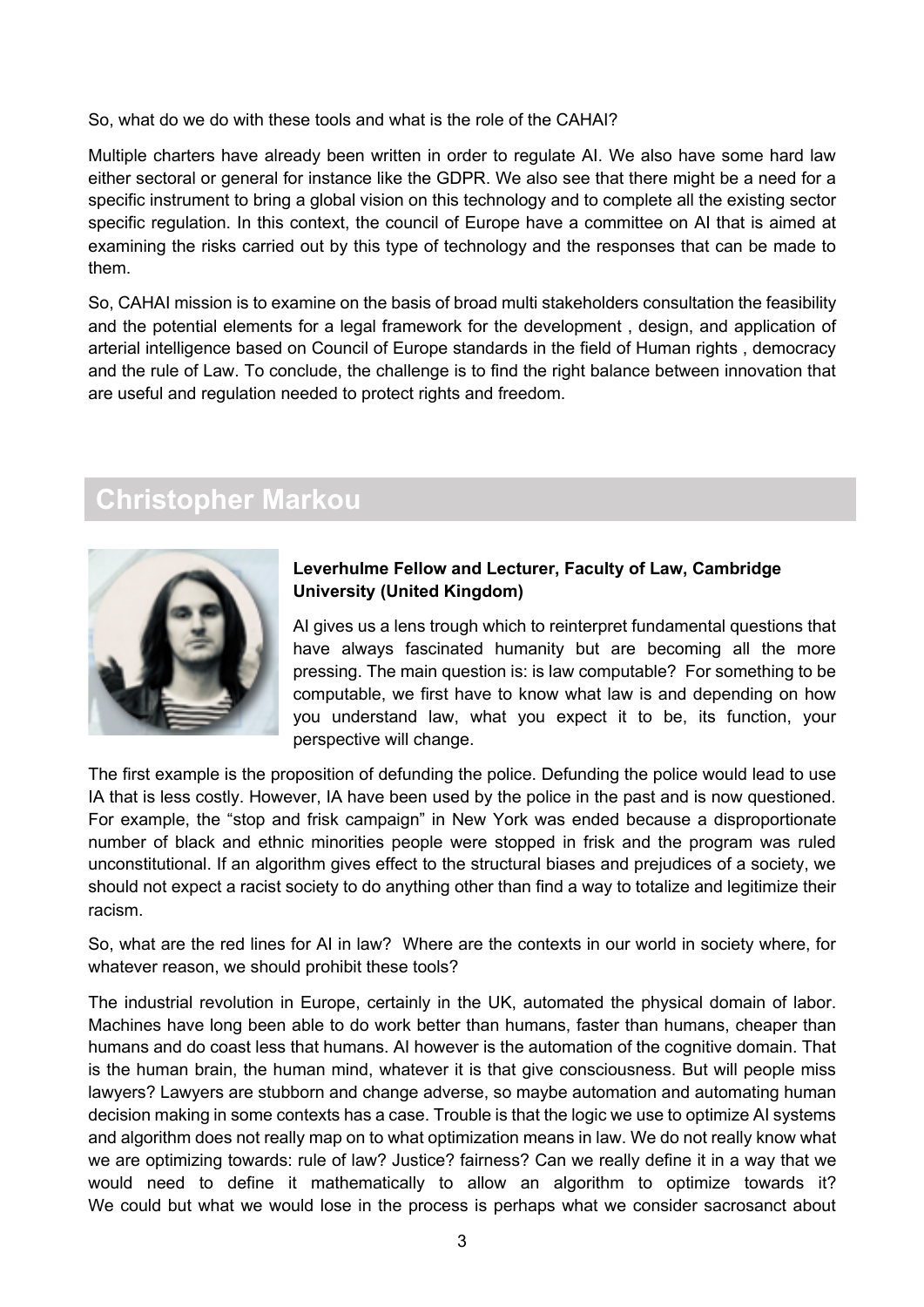justice: flexibility. We need flexibility, flexibility make things brittle, brittle things break, and often in unpredictable and dramatic ways and more so now than ever in a increasingly plural society. We need flexibility because society is immensely complex and full, if not entirely, composed of grey areas. Very few cases that judges deal with are black and white even if they are deeply familiar. So, AIs need to be flexible or it will break and so might society.

Computing lax is difficult it takes place through this thing called natural language, this semantic and subjective thing that allows judges and lawyers to twist it but that same use of language that can have rhetorical reinterpretation, is what allow law to evolve and to get flexibility

Dr. Markou insists on the fact that law, and specifically jurisprudence is not merely about the output but about the process and the use of IA tools will make that disappear.

In conclusion:

- there is no science of the future: we cannot prognosticate extremely far into the future;
- simulating legal judgment is not the same as legitimate legal authority: no one elected it, no one appointed it, no one accredit it, it is not educated itself even if it's underwent a deep learning process. Learning is only one component of what judges and lawyers do because their personal conduct also matters. Dr. Markou calls for the same kind of Profession regulation scrutiny a solicitor, a barrister or a judge has, for legal tech enterprises because unless we find a way to connect people to the consequences of what they do, they'll do whatever comes to mind;
- a prediction can become a decision depending on the confidence you put in it. We cannot predict the future because we should not be able to model what judges do.

If Europe is to have a place in this debate, it is not by winning an arm race with the US or China nor should it try. What it should do is what it has always been good at: being the adult in the room, meaning not allowing promises of future of vast technological prosperity to overshadow even a modicum of democratic deliberation. You cannot automate people future underneath them, but you also should be careful about the ingress of technology into the legal system specifically. We should be skeptical of theses thing even if it means the rendering potential benefits because we cannot adequality quantify the risks that they pose.

# **Antoinette Rouvroy**



### **Senior researcher at the Research Centre Information, Law and Society, Law Faculty, University of Namur (Belgium)**

**Antoinette Rouvroy** presented her insightful research on algorithmic governmentality. She put in evidence the changes and challenges respectively for the society and the lawyers in this digital era: data today either personal, anonymous, relational or contextual data are really the new coordinates of society in almost all sectors of activities and government. It is on the basis of digital data rather than on the basis of institutional deliberative, cultural and symbolic processes that the

categories through which individuals are classified, evaluated, rewarded or sanctioned are detected. This new reality represents a big challenge for the lawyers because law is nothing else than a long and a slow sedimentation of meaningful science texted thanks to civilization. Nowadays we are really